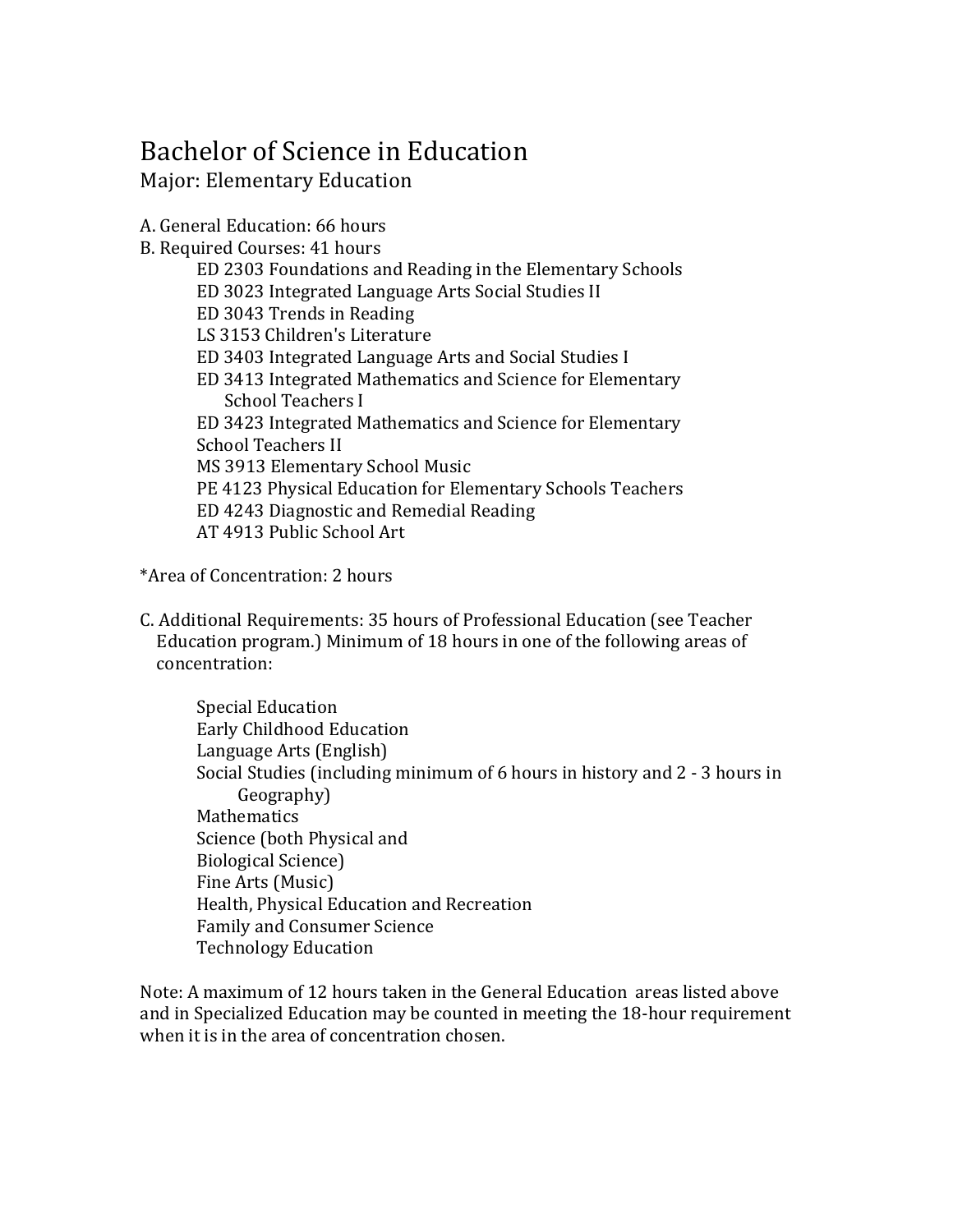D. Electives to complete requirements for graduation, must include 45 hours of 3000 and 4000-level courses.

Note: Electives are recommended in the following areas: Computer Science, Mathematics, Special Education, Spanish, French, and Early Childhood Education.

## **Subject Matter Courses and Foreign Language Competency Requirements**

Foreign Language Requirement Authority

The foreign language competency is both a degree requirement approved by the Oklahoma State Regents for Higher Education (OSRHE) and a certification requirement approved by the Oklahoma Commission for Teacher Preparation (OCTP). 

## **Definitions**

The foreign language competency is defined as "Novice - high level" - the ability to communicate minimally with learned material. The foreign language competency is a requirement beginning with freshman students entering universities in the Fall of 1997. 

It does not apply to students previously enrolled in programs. The foreign language competency encompasses a broad spectrum of languages including French, German, Spanish, Russian, Latin, Native American languages, and American Sign Languages. Students from a variety of cultural backgrounds may meet this competency without any coursework. Others may achieve a novice-high level before entering college through previous exposure to a language or culture. $*$ 

Langston University offers the following options to teacher candidates to meet the Foreign Language Competency Requirements:

1. Two years (4-semesters) high school Foreign Language with a grade of "C" or above in each course. Candidates meeting this option must pass a competency test in Spanish and/or French to certify competency at the novice-high level. The tests must be taken no later than the Spring semester of the candidate's first year of enrollment at Langston University.

2. Two semesters of Foreign Language college credit (10 Credit Hours). Langston University will accept two (3) credit hour transfer courses from another university for students and candidates transferring to Langston University.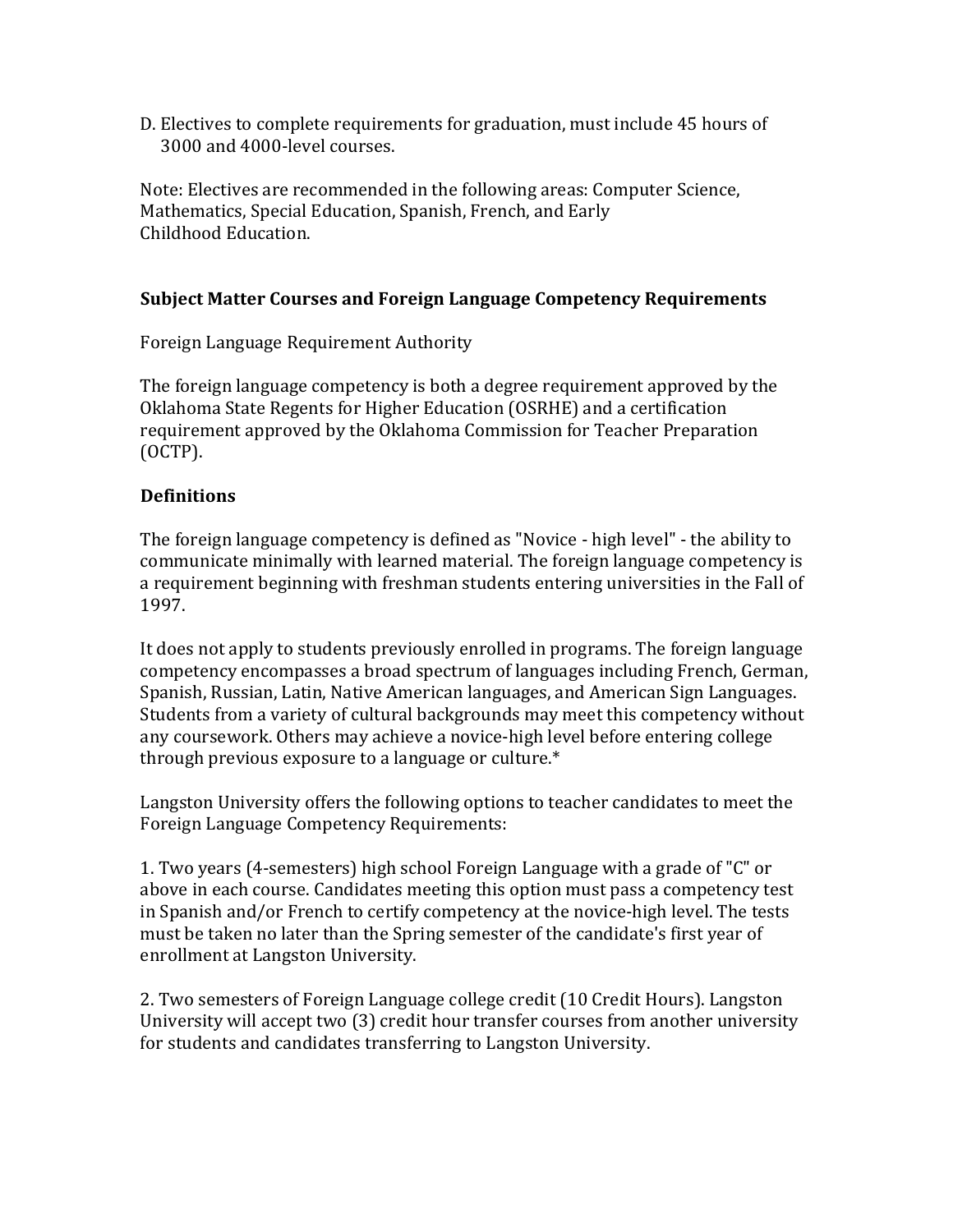3. CLEP Examination: FL 1115 Elementary French I (5- CR) CLEP Examination: FL 1125 Elementary French II (5- CR)

4. CLEP Examination: SN 1115 Elementary Spanish I (5- CR) CLEP Examination: SN 1125 Elementary Spanish II (5- CR)5. CLEP Examination for Other Languages

Langston University will accept passing scores for the other languages approved by the Oklahoma State Regents for Higher Education:

a. American Sign Language

b. German 

c. Latin 

d. Native American Languages

e. Russian These requirements are consistent with the spirit and intent of H.B. 1549 which requires subject matter concentrations for early childhood, elementary, and special education teachers and the Oklahoma Commission for Teacher Preparation's standard of a foreign language competency. Content Preparation Requirement  $(4 \times$ 12) 

Teacher candidates in early childhood education, elementary education, and special education must have subject area concentrations that qualify them as generalists.

Oklahoma State Regents for Higher Education (OSRHE) requires 12 hours in mathematics, science, language arts, and social studies. To meet these requirements the teacher candidates at Langston University are required to take and earn a minimum grade of "C" in the following courses:

## **Course Number Name Credit Hours**

English EG 1113 English Composition I 3 EG 1213 English Composition II 3 EG 2033 Advanced Composition 3 EG 3153 Advanced Grammar 3

**Mathematics** MT 1323 College Algebra 3 MT 1513 Trigonometry 3 Options to Trigonometry

MT 2603 Finite Mathematics 3 MT 2413 Elementary Statistics 3 MT 3313 Mathematics Concepts 3 MT 2413 Modern Mathematics 3 MT 2513 Modern Mathematics II 3